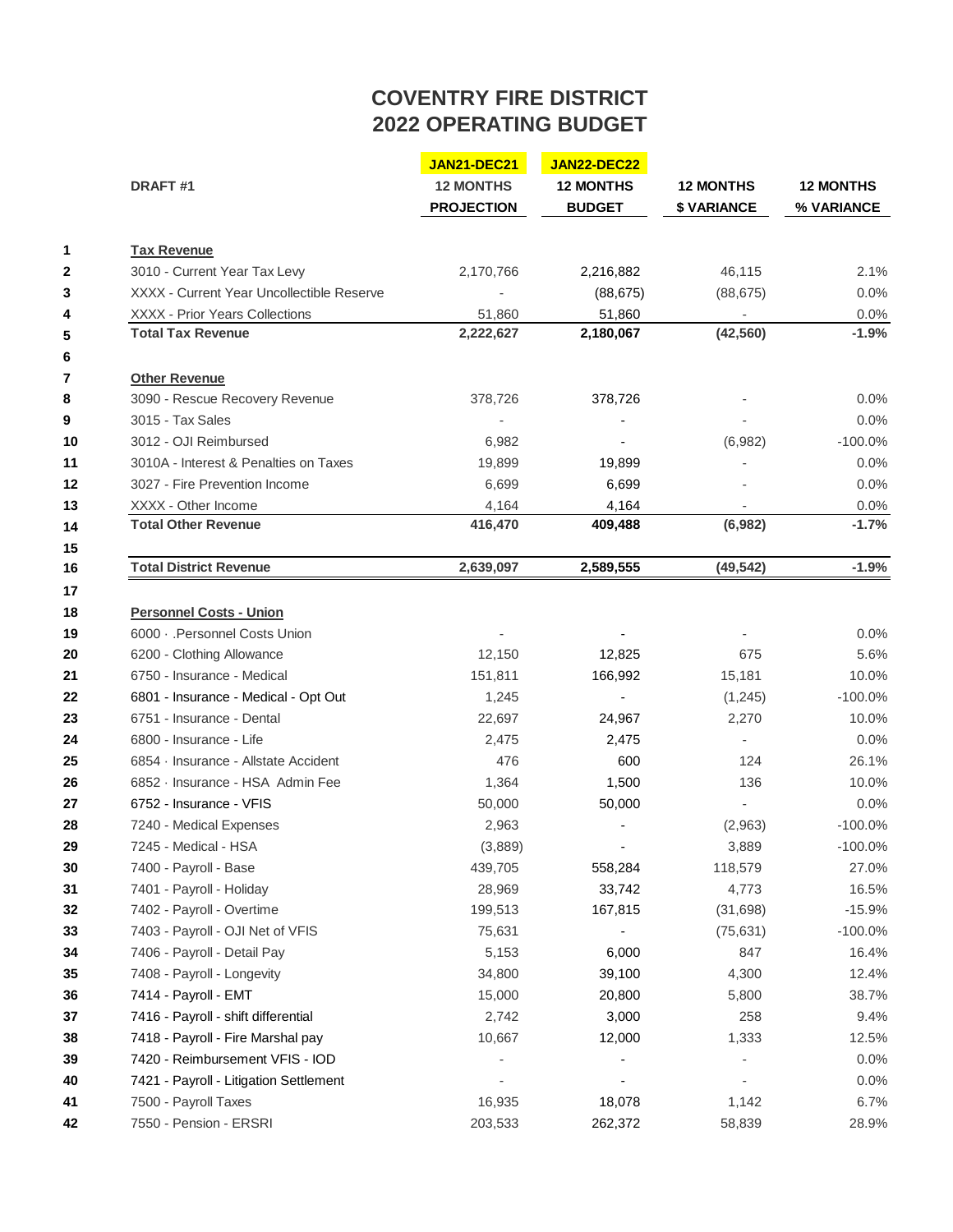| DRAFT#1                                                          | <b>JAN21-DEC21</b>                    | <b>JAN22-DEC22</b><br><b>12 MONTHS</b><br><b>BUDGET</b> | <b>12 MONTHS</b><br><b>\$VARIANCE</b> | <b>12 MONTHS</b><br>% VARIANCE |
|------------------------------------------------------------------|---------------------------------------|---------------------------------------------------------|---------------------------------------|--------------------------------|
|                                                                  | <b>12 MONTHS</b><br><b>PROJECTION</b> |                                                         |                                       |                                |
|                                                                  |                                       |                                                         |                                       |                                |
| 7560 - Post Employment Health Plan                               | 15,543                                | 24,501                                                  | 8,958                                 | 57.6%                          |
| 7950 - Payroll clearing                                          | 7,950                                 |                                                         | (7,950)                               | $-100.0\%$                     |
| 7413 - Payroll - vacation time                                   | $\overline{\phantom{a}}$              |                                                         | $\overline{\phantom{a}}$              | 0.0%                           |
| <b>Total Personnel Costs - Union</b>                             | 1,316,127                             | 1,427,011                                               | 110,884                               | 8.4%                           |
| <b>Personnel Costs - Retiree</b>                                 |                                       |                                                         |                                       |                                |
| 6510 - Insurance - Medical                                       | 70,700                                | 75,084                                                  | 4,384                                 | 6.2%                           |
| 6520 - Insurance - Medical - Opt Out                             | 14,696                                | 15,000                                                  | 304                                   | 2.1%                           |
| 6570 - HRA                                                       | $\overline{\phantom{a}}$              | $\overline{\phantom{a}}$                                |                                       | 0.0%                           |
| 6540 - COLA                                                      | 3,899                                 | 4,000                                                   | 101                                   | 2.6%                           |
| 6560 - Sick, Vacation, Longevity, Holiday Payout                 | 6,175                                 | $\overline{\phantom{a}}$                                | (6, 175)                              | $-100.0%$                      |
| <b>Total Personnel Costs - Retiree</b>                           | 95,469                                | 94,084                                                  | (1, 385)                              | $-1.5%$                        |
| <b>Personnel Costs - Non-Union</b>                               |                                       |                                                         |                                       |                                |
| 7410 - Payroll - Administrative                                  | 48,262                                | 50,675                                                  | 2,413                                 | 5.0%                           |
| 7410 - Payroll - Chief                                           | 28,000                                | 29,400                                                  | 1,400                                 | 5.0%                           |
| 6010 · Administrative expenses                                   |                                       |                                                         |                                       | 0.0%                           |
| 7500 - Payroll Taxes                                             |                                       |                                                         |                                       | 0.0%                           |
| 7550 - Pension - ERSRI                                           |                                       |                                                         |                                       | 0.0%                           |
| 7551 - Pension - TIAA CREF                                       |                                       |                                                         |                                       | 0.0%                           |
| <b>Administrative Costs</b>                                      |                                       |                                                         |                                       |                                |
| 6030 - Bookkeeping and Admin Fees                                | 41,890                                | 42,000                                                  | 110                                   | 0.3%                           |
| 6050 - Audit Fees                                                | 23,093                                | 21,000                                                  | (2,093)                               | $-9.1%$                        |
| 6040 - Advertising                                               |                                       |                                                         | $\overline{\phantom{a}}$              | 0.0%                           |
| 6045 - Annual Meeting Expenses                                   | 1,650                                 | 1,500                                                   | (150)                                 | $-9.1%$                        |
| 6055 - Bank Charges                                              | 2,703                                 | 1,500                                                   | (1,203)                               | $-44.5%$                       |
| 7050 - Legal Support                                             | 121,582                               | 100,000                                                 | (21, 582)                             | $-17.8%$                       |
| 7702 - Supplies - Admin, PR Svc, Postage<br>7250 - Miscellaneous | 21,483<br>400                         | 15,000<br>500                                           | (6, 483)<br>100                       | $-30.2%$                       |
| <b>Total Administrative Costs</b>                                | 212,801                               | 181,500                                                 | (31, 301)                             | 25.0%<br>$-14.7%$              |
|                                                                  |                                       |                                                         |                                       |                                |
| <b>Vehicles &amp; Equipment Costs</b>                            |                                       |                                                         |                                       |                                |
| 7200 - Lease - Ladder Truck                                      | 60,850                                | 13,078                                                  | (47, 772)                             | $-78.5%$                       |
| 7201 - Lease - Rescue Vehicle                                    |                                       |                                                         |                                       | 0.0%                           |
| 7202 - Lease - CPR                                               |                                       |                                                         |                                       | 0.0%                           |
| 7203 - Lease - Rescue - new                                      | 53,856                                | 53,856                                                  |                                       | $0.0\%$                        |
| 6354 - Equipment - Fire                                          | 15,798                                | 50,000                                                  | 34,202                                | 216.5%                         |
| 6358 · Equipment clothes dep ch/m                                |                                       |                                                         |                                       | 0.0%                           |
| 9000 · Equipment purchases                                       |                                       |                                                         |                                       | 0.0%                           |
| 3101 · Grant - FEMA Reimbursement                                |                                       |                                                         |                                       | 0.0%                           |
| 6550 - Fuel - Diesel / Gas                                       | 13,700                                | 14,000                                                  | 300                                   | 2.2%                           |
| 7567 · Radio/computer maintenance                                | 174                                   | 500                                                     | 326                                   | 187.4%                         |
| 7570 - Repair & Maint. - Vehicles & Equipment                    | 30,693                                | 50,000                                                  | 19,307                                | 62.9%                          |